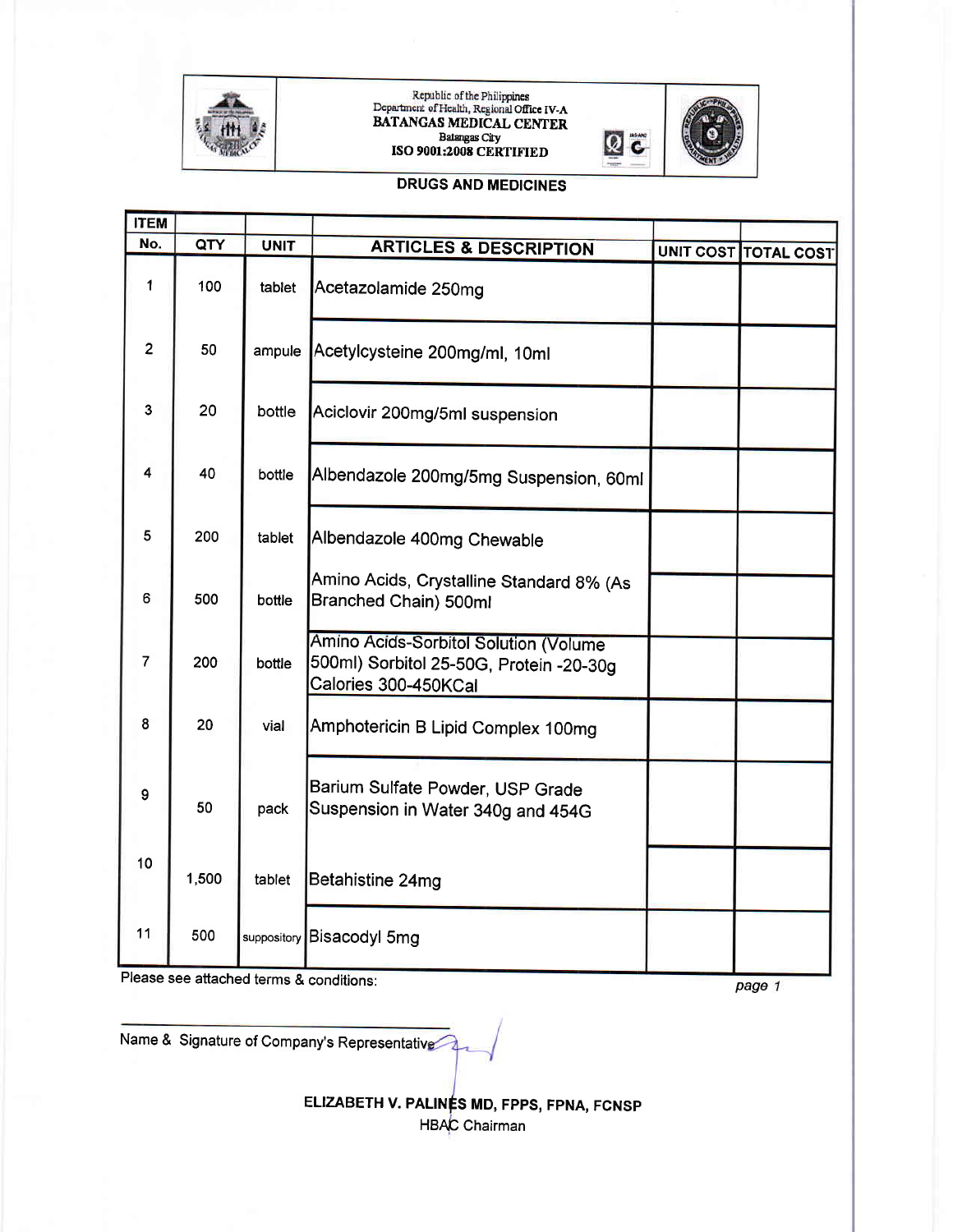

## Republic of the Philippines<br>
Department of Health, Regional Office IV-A<br>
BATANGAS MEDICAL CENTER<br>
Batangas City<br>
ISO 9001:2008 CERTIFIED



#### **DRUGS AND MEDICINES**

| <b>ITEM</b> |       |             |                                                   |                             |
|-------------|-------|-------------|---------------------------------------------------|-----------------------------|
| No.         | QTY   | <b>UNIT</b> | <b>ARTICLES &amp; DESCRIPTION</b>                 | <b>UNIT COST TOTAL COST</b> |
| 12          | 60    | mdi         | Budesonide+Formeterol 160mcg<br>Budesonide+4.5mcg |                             |
| 13          | 100   | ampule      | Bumetanide 500mcg/ml, 1ml                         |                             |
| 14          | 1,500 | ampule      | Butorphanol 2mg/ml, 1ml                           |                             |
| 15          | 10    | vial        | Carboplatin 150mg, 45ml                           |                             |
| 16          | 40    | bottle      | Castor Oil, USP Grade                             |                             |
| 17          | 50    | bottle      | Cetirizine 10mg/ml, Drops, 10ml                   |                             |
| 18          | 500   | capsule     | Cinnarizine 50mg                                  |                             |
| 19          | 1,000 | capsule     | Cinnarizine 75mg                                  |                             |
| 20          | 100   | vial        | Cisplatin 500mcg/ml, 100ml                        |                             |
| 21          | 40    | bottle      | Clindamycin 75mg/5ml, 60ml suspension             |                             |
| 22          | 200   | vial        | Cytarabine 100mg/ml, (IM/SC)                      |                             |
| 23          | 100   | bottle      | Dexametthasone 0.1%, 5ml eye drops                |                             |

Please see attached terms & conditions:

page 2

Name & Signature of Company's Representative

ELIZABETH V. PALINES MD, FPPS, FPNA, FCNSP

on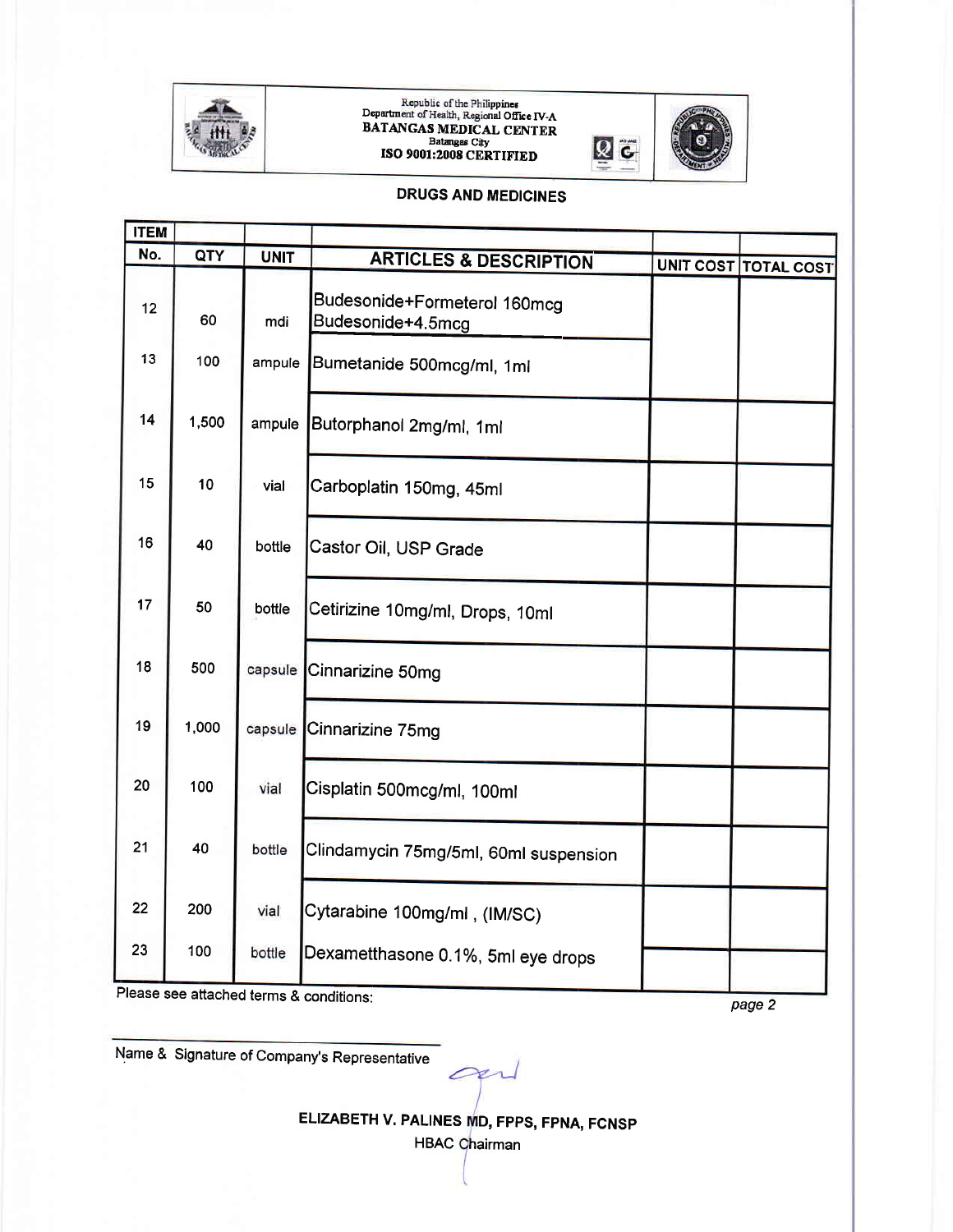

Republic of the Philippines<br>Department of Health, Regional Office IV-A<br>BATANGAS MEDICAL CENTER Batangas City<br>ISO 9001:2008 CERTIFIED



#### **DRUGS AND MEDICINES**

| <b>ITEM</b> |       |                 |                                       |                             |
|-------------|-------|-----------------|---------------------------------------|-----------------------------|
| No.         | QTY   | <b>UNIT</b>     | <b>ARTICLES &amp; DESCRIPTION</b>     | <b>UNIT COST TOTAL COST</b> |
| 24          | 500   | tablet          | Dexamethasone 4mg                     |                             |
| 25          | 200   | tablet          | Diclofenac 75mg                       |                             |
| 26          | 600   | tablet          | Diltiazem HCL 60mg                    |                             |
| 27          | 600   | tablet          | Diltiazem HCL 30mg                    |                             |
| 28          | 600   | tablet          | Diphenhydramole 25mg                  |                             |
| 29          | 600   | tablet          | Diphenhydramole 50mg                  |                             |
| 30          | 600   | bottle          | Dobutamine 2mg/ml, 250ml D5W Premixed |                             |
| 31          | 600   | ampule/<br>vial | Dobutamine 50mg/ml                    |                             |
| 32          | 1,500 | ampule          | Ephedrine Sulfate 50mg/ml, (IM,IV)    |                             |
| 33          | 5     | vial            | Ertapenem (as sodium) 1gm             |                             |
| 34          | 200   | tablet          | Famotidine 20mg                       |                             |

Please see attached terms & conditions:

page 3

Name & Signature of Company's Representative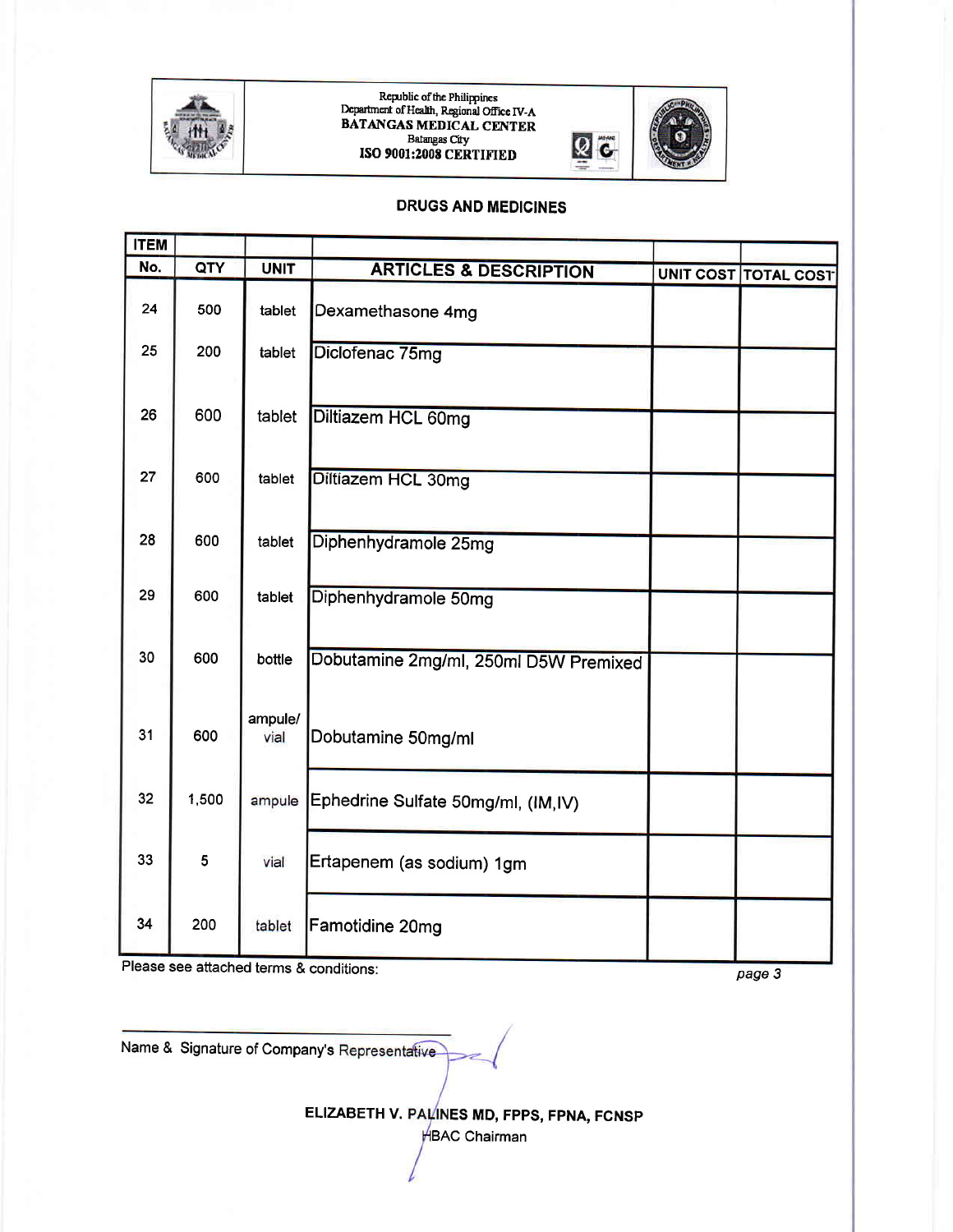

# Republic of the Philippines<br>
Department of Health, Regional Office IV-A<br>
BATANGAS MEDICAL CENTER<br>
Batangas City<br>
ISO 9001:2008 CERTIFIED



### **DRUGS AND MEDICINES**

| <b>ITEM</b> |       |                 |                                                          |                      |
|-------------|-------|-----------------|----------------------------------------------------------|----------------------|
| No.         | QTY   | <b>UNIT</b>     | <b>ARTICLES &amp; DESCRIPTION</b>                        |                      |
| 35          | 1,000 | tablet          | Felodipine 10mg MR                                       | UNIT COST TOTAL COST |
| 36          | 1,000 | tablet          | Fenofibrate 160mg MR                                     |                      |
| 37          | 100   | bottle          | Ferrous sulfate 150mg/5ml, 60ml syrup                    |                      |
| 38          | 100   | bottle          | Ferrous sulfate 15mg/0.6ml, 15ml drops                   |                      |
| 39          | 50    | vial            | Filgrastim (G-CSF) 150mcg/0.6ml                          |                      |
| 40          | 200   | vial            | Fluconazole 2mg/ml, 100ml                                |                      |
| 41          | 500   | tablet          | Glipizide 2.5mg                                          |                      |
| 42          | 200   | suppository     | Glycerin 2gm suppository (rectal)                        |                      |
| 43          | 200   | tablet          | Hydralazine 25mg                                         |                      |
| 44          | 200   | tablet          | Hydralazine 50mg                                         |                      |
| 45          | 200   | vial/<br>ampule | Hydroxyzine 50mg/ml, 1ml                                 |                      |
| 46          | 500   | ampule          | Influenza polyvalent vaccine0.5ml +<br>prefilled syringe |                      |

Please see attached terms & conditions:

page 4

Name & Signature of Company's Representative

ELIZABETH V. PALINES MD, FPPS, FPNA, FCNSP

**HBAC** Chairman

 $\overline{2}$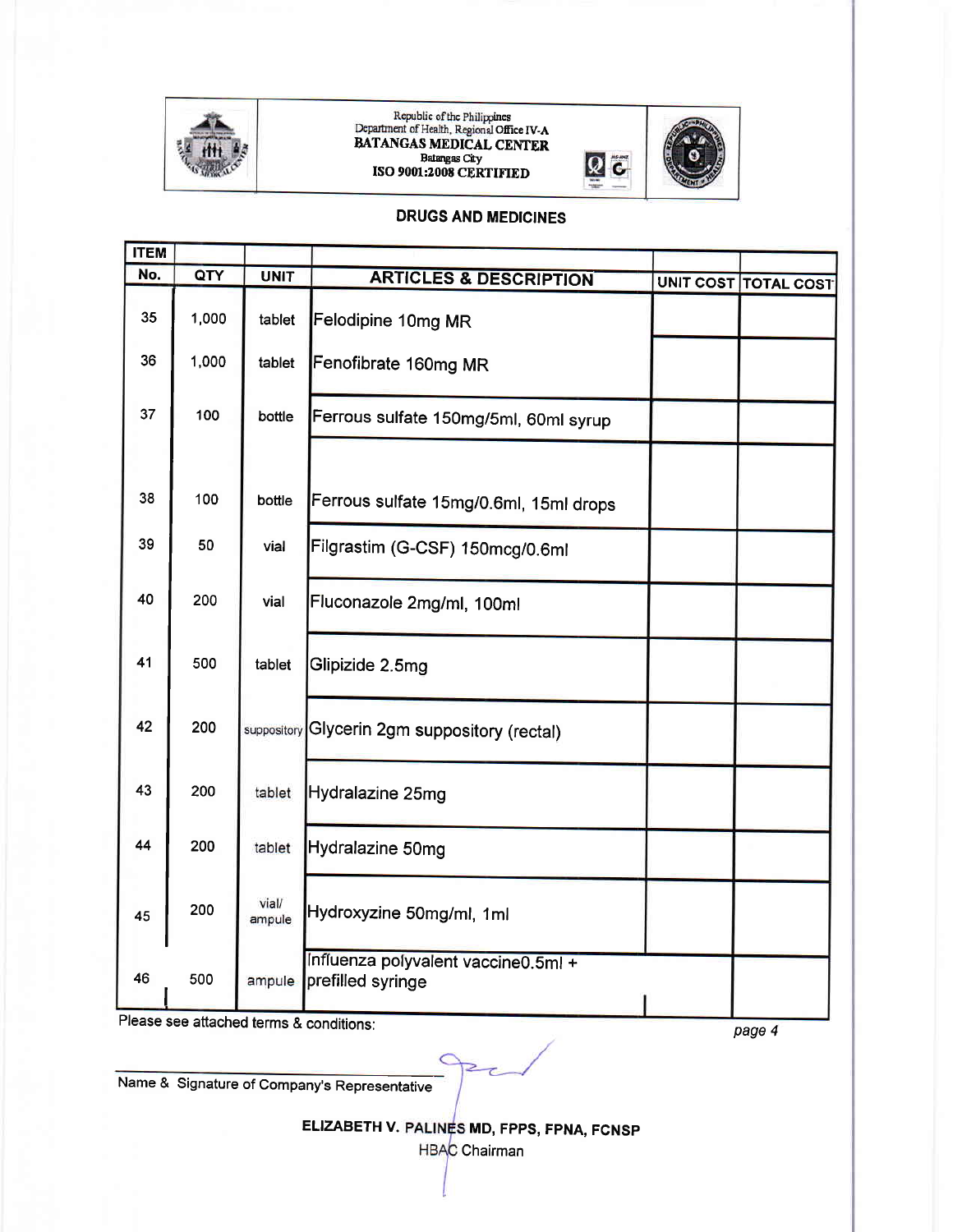

## Republic of the Philippines<br>Department of Health, Regional Office IV-A BATANGAS MEDICAL CENTER Batangas City<br>ISO 9001:2008 CERTIFIED  $Q$  C



### DRUGS AND MEDICINES

| <b>ITEM</b> |       |             |                                   |                      |
|-------------|-------|-------------|-----------------------------------|----------------------|
| No.         | QTY   | <b>UNIT</b> | <b>ARTICLES &amp; DESCRIPTION</b> | UNIT COST TOTAL COST |
| 47          | 300   | vial        | Insulin, Regular 100IU, 10ml      |                      |
| 48          | 1,000 | tablet      | Isosorbide 5 mononitrate 20mg     |                      |
| 49          | 1,000 | tablet      | Isosorbide 5 mononitrate 40mg     |                      |
| 50          | 1,000 | tablet      | Isosorbide Dinitrate 10mg         |                      |
| 51          | 200   | ampule      | Isosorbide Dinitrate 1mg/ml, 10ml |                      |
| 52          | 1,000 | tablet      | Isosorbide Dinitrate 20mg         |                      |
| 53          | 200   | vial        | Ketamine 50mg/ml, 10ml (IM/IV)    |                      |
| 54          | 200   | tablet      | Ketoconazole 200mg                |                      |
| 55          | 200   | tablet      | Ketoprofen 100mg                  |                      |
| 56          | 20    | vial        | L-Aspariginase 10,000 U           |                      |
| 57          | 400   | bottle      | Lipids 10%, 500ml                 |                      |

Please see attached terms & conditions:

page 5

Name & Signature of Company's Representative

ELIZABETH V. PALINES MD, FPPS, FPNA, FCNSP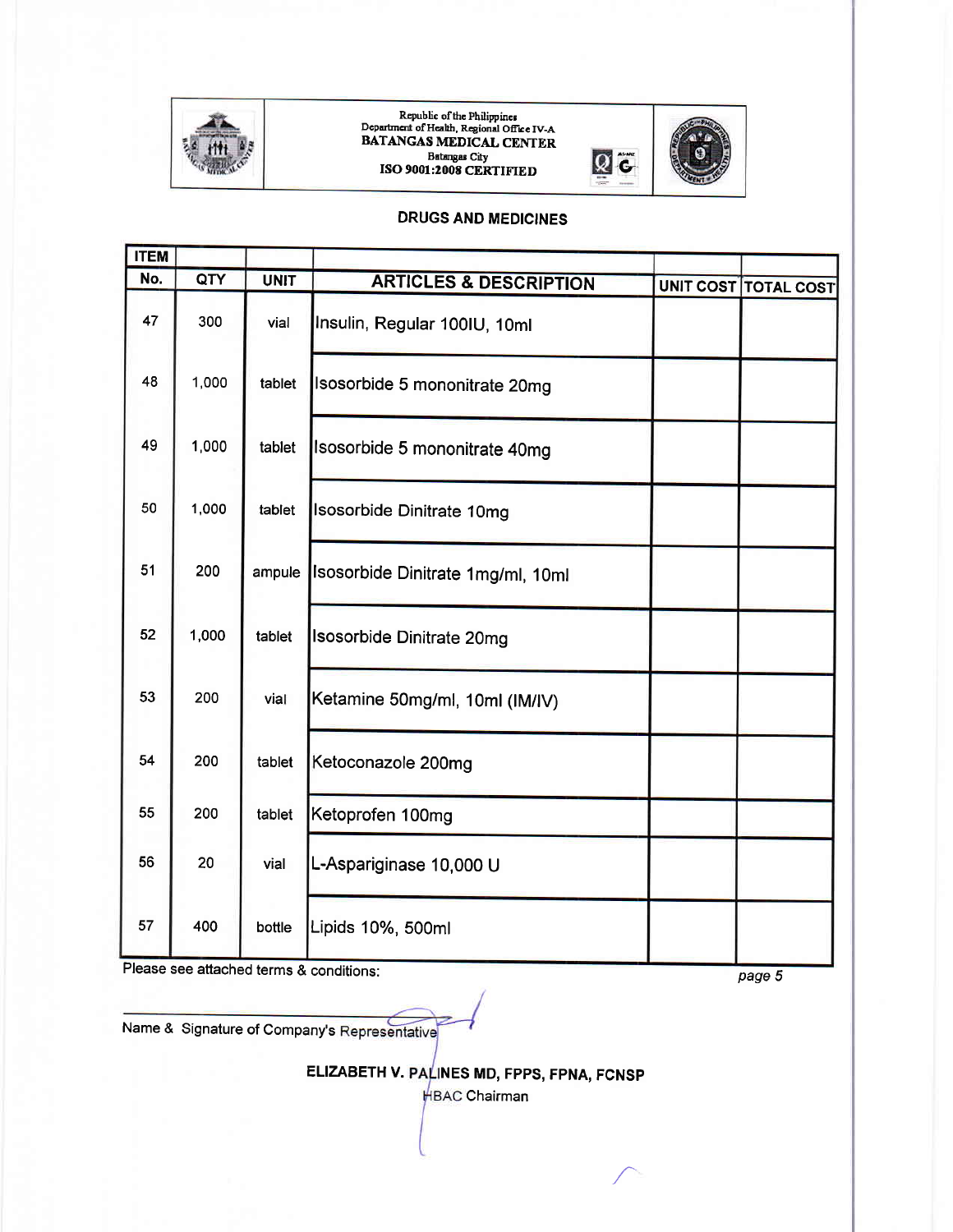

## Republic of the Philippines<br>Department of Health, Regional Office IV-A **BATANGAS MEDICAL CENTER** Batangas City<br>ISO 9001:2008 CERTIFIED



#### **DRUGS AND MEDICINES**

| <b>ITEM</b> |     |             |                                   |                      |
|-------------|-----|-------------|-----------------------------------|----------------------|
| No.         | QTY | <b>UNIT</b> | <b>ARTICLES &amp; DESCRIPTION</b> |                      |
| 58          | 500 | tablet      | Levothyroxine 100mg               | UNIT COST TOTAL COST |
| 59          | 500 | tablet      | Levothyroxine 75mcg               |                      |
| 60          | 10  | bottle      | Lidocaine 10% 50ml spray          |                      |
| 61          | 5   | tube        | Lidocaine Jelly 2%, 30gm          |                      |
| 62          | 20  | bottle      | Loratadine 5mg/5ml, 30ml syrup    |                      |
| 63          | 20  | bottle      | Mebendazole 100mg/5ml susp, 30ml  |                      |
| 64          | 200 | tablet      | Meclizine 25mg (As Hydrochloride) |                      |
| 65          | 50  |             | ampule Mesna 100mg/ml. 5ml        |                      |
| 66          | 500 | tablet      | Methotrexate 2.5mg                |                      |
| 67          | 500 | tablet      | Methyldopa 125mg                  |                      |

Please see attached terms & conditions:

page 6

Name & Signature of Company's Representative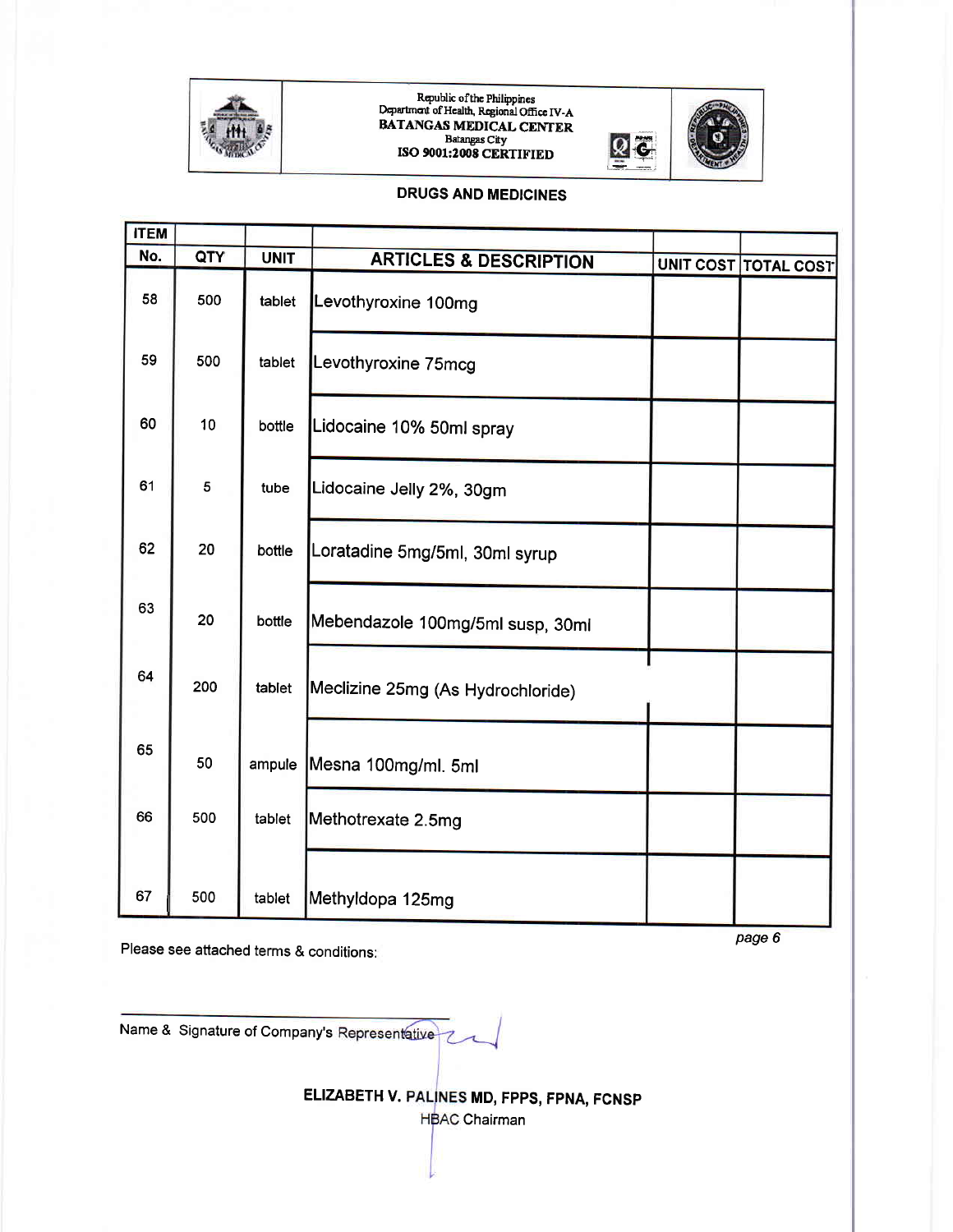

## Republic of the Philippines Dcpartnent of Hcalh, Regional Ofrcc IV-A BATANCAS MEDICAL CENTER Batangas City<br>ISO 9001:2008 CERTIFIED



| <b>ITEM</b> |       |             |                                                                         |                      |
|-------------|-------|-------------|-------------------------------------------------------------------------|----------------------|
| No.         | QTY   | <b>UNIT</b> | <b>ARTICLES &amp; DESCRIPTION</b>                                       | UNIT COST TOTAL COST |
| 68          | 10    | vial        | Methylprednisolone 125mg/ml,<br>2ml vial+diluent                        |                      |
| 69          | 60    | vial        | Methylprednisolone 1gm/16ml + diluent                                   |                      |
| 70          | 20    | vial        | Methylprednisolone 500mg/ml,<br>7.7ml vial+diluent                      |                      |
| 71          | 200   | tablet      | Midazolam 15mg                                                          |                      |
| 72          | 500   | bottle      | Modified Fluid Gelatin 4%, 500ml                                        |                      |
| 73          | 500   |             | capsule Minocycline 100mg                                               |                      |
| 74          | 500   |             | capsule Minocycline 50mg                                                |                      |
| 75          | 500   | bottle      | Monobasic/Dibasic Sodium Phospate<br>19g/7g/133ml, rectal               |                      |
| 76          | 500   | bottle      | Monobasic/Dibasic Sodium Phospate<br>48g/18g/100ml solution, 45ml, Oral |                      |
| 77          | 1,000 | ampule      | Morphine sulfate 10mg/ml, 1ml<br>(IM, IV/SC)(Hydrochloride)             |                      |

Please see attached terms & conditions:

Page 7

Name & Signature of Company's Representative

€

ELIZABETH V. PALINES MD, FPPS, FPNA, FCNSP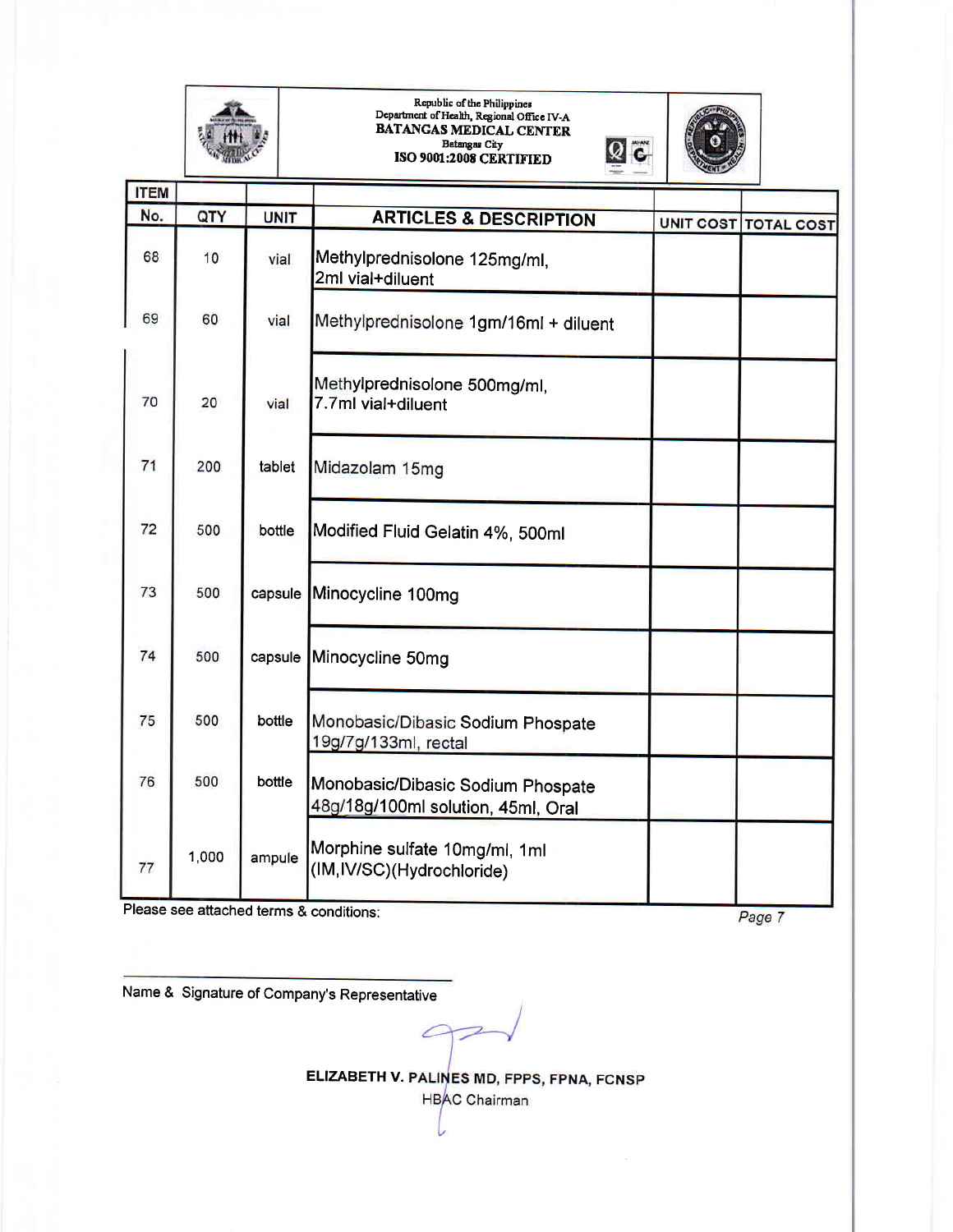

## Republic of the Philippines<br>Department of Health, Regional Office IV-A BATANGAS MEDICAL CENTER, Batangas City<br>ISO 9001:2008 CERTIFIEL



#### **DRUGS AND MEDICINES**

| <b>ITEM</b> |       |             |                                                               |                      |
|-------------|-------|-------------|---------------------------------------------------------------|----------------------|
| No.         | QTY   | <b>UNIT</b> | <b>ARTICLES &amp; DESCRIPTION</b>                             | UNIT COST TOTAL COST |
| 78          | 10    | ampule      | Naloxone HCL 400mcg/ml, 1ml                                   |                      |
| 79          | 600   | tablet      | Naproxen 500MR                                                |                      |
| 80          | 10    | ampule      | Neostigmine 500mcg/ml (IM/IV/SC)                              |                      |
| 81          | 1,000 | tablet      | Nimodipine 30mg                                               |                      |
| 82          | 200   | capsule     | Nitrofurantoin 100mg                                          |                      |
| 83          | 20    | tablet      | Oxantel+Pyrantel 100mg                                        |                      |
| 84          | 20    | bottle      | Oxantel+Pyrantel 100mg(Embonate) 5ml, 10ml                    |                      |
| 85          | 50    | bottle      | Oxymetazoline 0.025%, 15ml, Nasal drops<br>(As Hydrochloride) |                      |
| 86          | 50    | bottle      | Oxymetazoline 0.05%, 10ml, Nasal Spray<br>(As Hydrochloride)  |                      |
| 87          | 40    | vial        | Paclitaxel 6mg/ml, 25ml                                       |                      |

Please see attached terms & conditions:

Page 8

Name & Signature of Company's Representative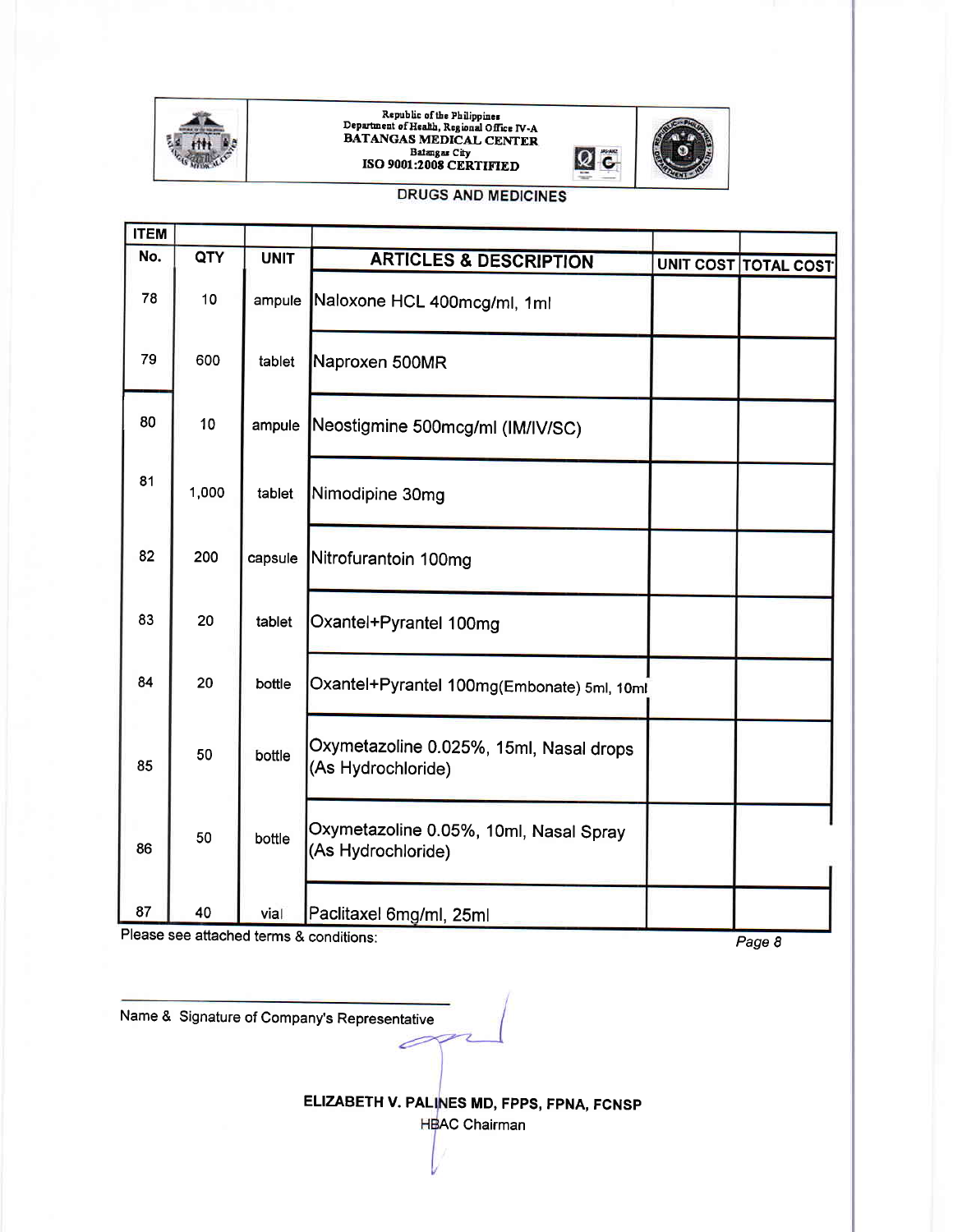

## Republic of the Philippines<br>Department of Health, Regional Office IV-A BATANGAS MEDICAL CENTER<br>Batangas City<br>ISO 9001:2008 CERTIFIED



| <b>ITEM</b> |       |             |                                          |                             |
|-------------|-------|-------------|------------------------------------------|-----------------------------|
| No.         | QTY   | <b>UNIT</b> | <b>ARTICLES &amp; DESCRIPTION</b>        | <b>UNIT COST TOTAL COST</b> |
| 88          | 20    | ampule      | Pethidine 50mg/ml ampule (IM/IV/SC), 2ml |                             |
| 89          | 500   | ampule      | Phenobarbital 130mg/ml (IM/IV), 1ml      |                             |
| 90          | 500   | tablet      | Phenobarbital 15mg                       |                             |
| 91          | 1,000 | tablet      | Phenobarbital 30mg                       |                             |
| 92          | 1,000 | tablet      | Phenobarbital 60mg                       |                             |
| 93          | 500   | tablet      | Phenobarbital 90mg                       |                             |
| 94          | 4,000 | capsule     | Phenytoin 100mg                          |                             |
| 95          | 20    | bottle      | Phenytoin 30mg/5ml suspension, 120ml     |                             |

Please see attached terms & conditions:

page 9

Name & Signature of Company's Representative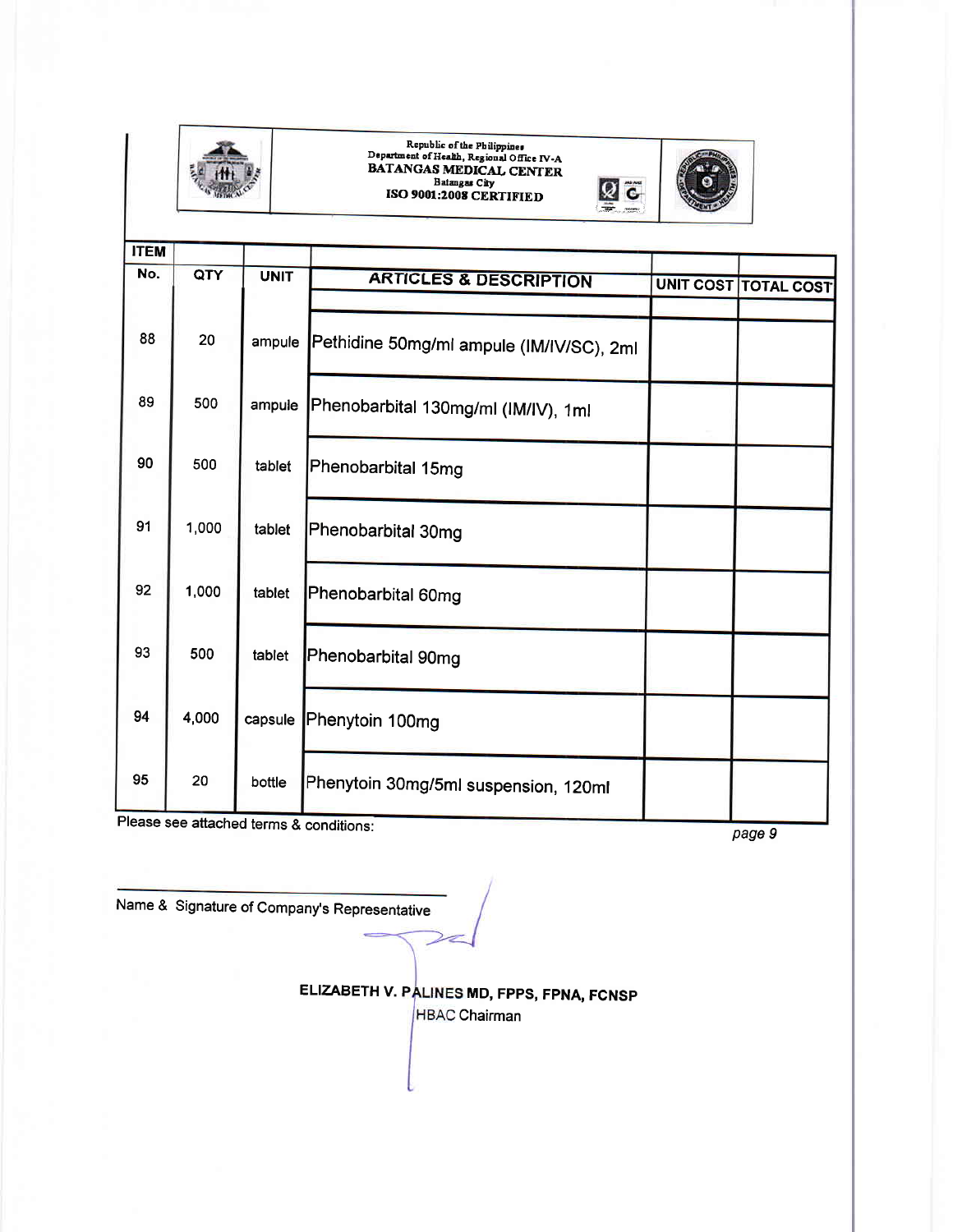

## kepublic of the Philippines<br>Department of Health, Regional Office IV-A<br>BATANGAS MEDICAL CENTER Batangas City ISO 9001:2008 CERTIFIED



|Q

| <b>ITEM</b> |       |                 |                                                           |                             |
|-------------|-------|-----------------|-----------------------------------------------------------|-----------------------------|
| No.         | QTY   | <b>UNIT</b>     | <b>ARTICLES &amp; DESCRIPTION</b>                         |                             |
| 96          | 500   | ampule          | Phenytoin 50mg/ml, 5ml                                    | <b>UNIT COST TOTAL COST</b> |
| 97          | 20    | ampule          | Pneumoccocal Polyvalent Vaccine,<br>25mcg/0.5ml Prefilled |                             |
| 98          | 5,000 | tablet          | potassium Chloride 750mg durules                          |                             |
| 99          | 100   | bottle          | Prednisolone 0.5% 5ml eye drops                           |                             |
| 100         | 10    | bottle          | Prednisone 10mg/5ml suspension, 60ml                      |                             |
| 101         | 500   | tablet          | Prednisone 20mg                                           |                             |
| 102         | 500   | tablet          | Propanolol 40mg                                           |                             |
| 103         | 40    | ampule          | Propofol 10mg/ml, 50ml, prefilled syringe                 |                             |
| 104         | 500   | tablet          | Propylthioracil 50mg                                      |                             |
| 105         | 10    | bottle          | Pyrazinamide 250mg/ml syrup, 60ml                         |                             |
| 106         | 150   | ampule/<br>vial | Somatostatin 3mg                                          |                             |
| 107         | 500   | tablet          | Spironolactone 100mg                                      |                             |
| 108         | 500   | tablet          | Spironolactone 50mg                                       |                             |
| 109         | 60    | vial            | Streptokinase 1,500,000                                   |                             |
| 110         | 100   | tablet          | Telmisartan 40mg                                          |                             |

Please see attached terms & conditions:

page 10

Name & Signature of Company's Representative